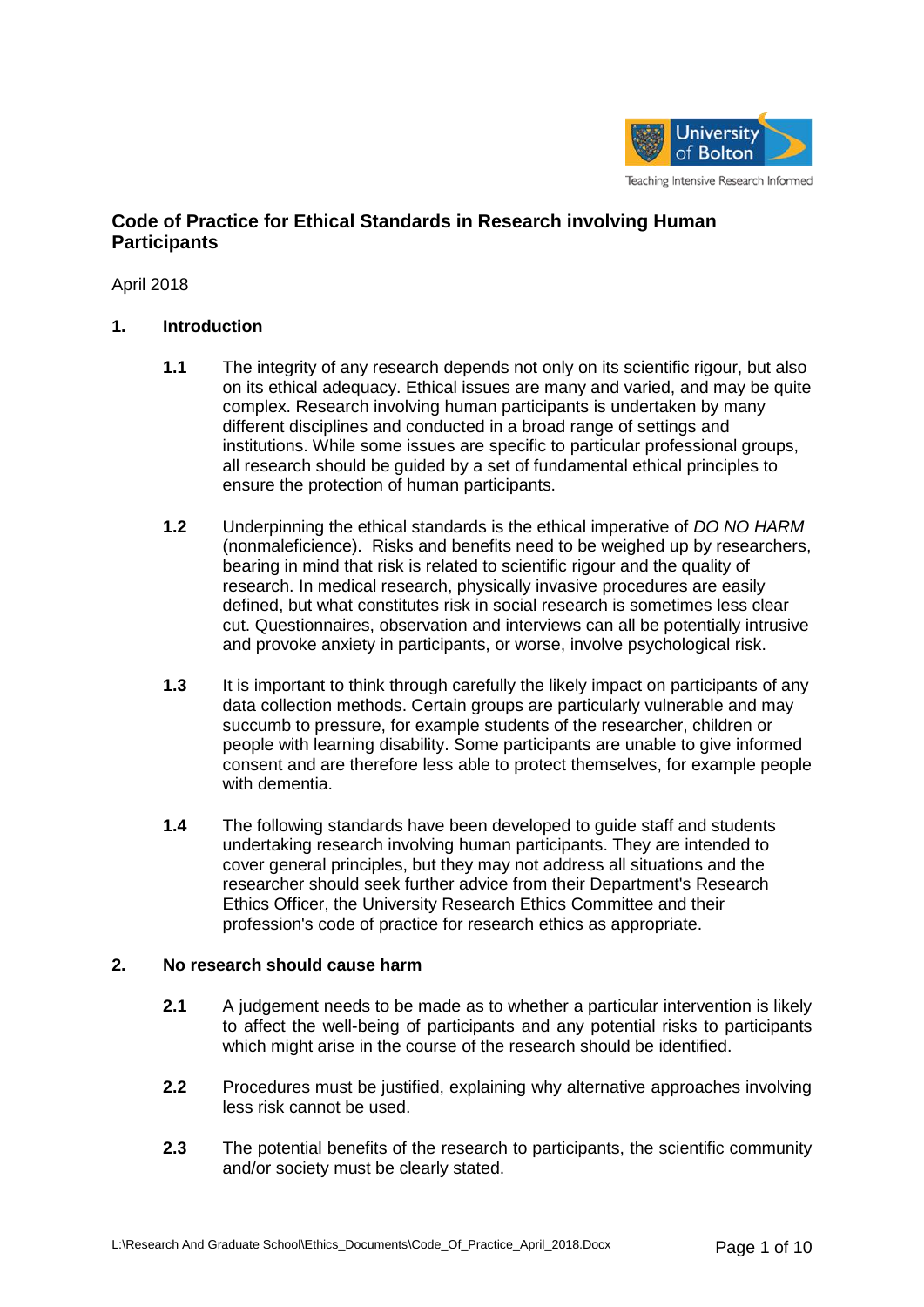**2.4** Any cultural, religious, gender or other differences in a research population should be sensitively and appropriately handled by researchers at all stages.

# **3. Potential participants have the right to receive clearly communicated information from the researcher in advance enabling them to provide informed consent**

- **3.1** Most research procedures should be explained on an information sheet (see the Appendix at the end of this document) written in simple language that is easily comprehensible by the potential research participant.
- **3.2** The information sheet should set out: the purpose of the investigation; the procedures; the risks (including psychological distress); any benefits, , to the individual or to others in the future or to society; a statement that individuals may decline to participate, that participation is voluntary and informed about the withdrawal procedure; and an invitation to ask questions.
- **3.3** The information sheet should also provide contact details of the Department's Research Ethics Officer so that participants may report any procedures that seem to violate their welfare.
- **3.4** Participants should be given plenty of time to study the information sheet, and consult relevant parties. This is closely related to section 4.4
- **3.5** The information sheet and a consent form (see Appendix for guidelines on consent forms) should form part of the application for ethics approval.

# **4. Participants should be free from coercion of any kind and should not be pressured to participate in a study**

- **4.1** Promises of compensation and care for damage, injury or loss of income should not be considered inducements.
- **4.2** Incentives, such as special services or financial payments (other than reimbursement for travel expenses or in some cases time), and the creation of inappropriate motivation should usually be avoided.
- **4.3** Risks involved in participation should be acceptable to participants, even in the absence of inducement.
- **4.4** Where there are significant ethical issues involved in a study, potential participants should be approached in writing and given sufficient information and time to allow full and proper consideration of their willingness to participate
- **4.5** Reimbursement of participants' expenses, for example for journeys, is not payment in the sense of reward, and can be provided.
- **4.6** Participants must be aware of the withdrawal procedure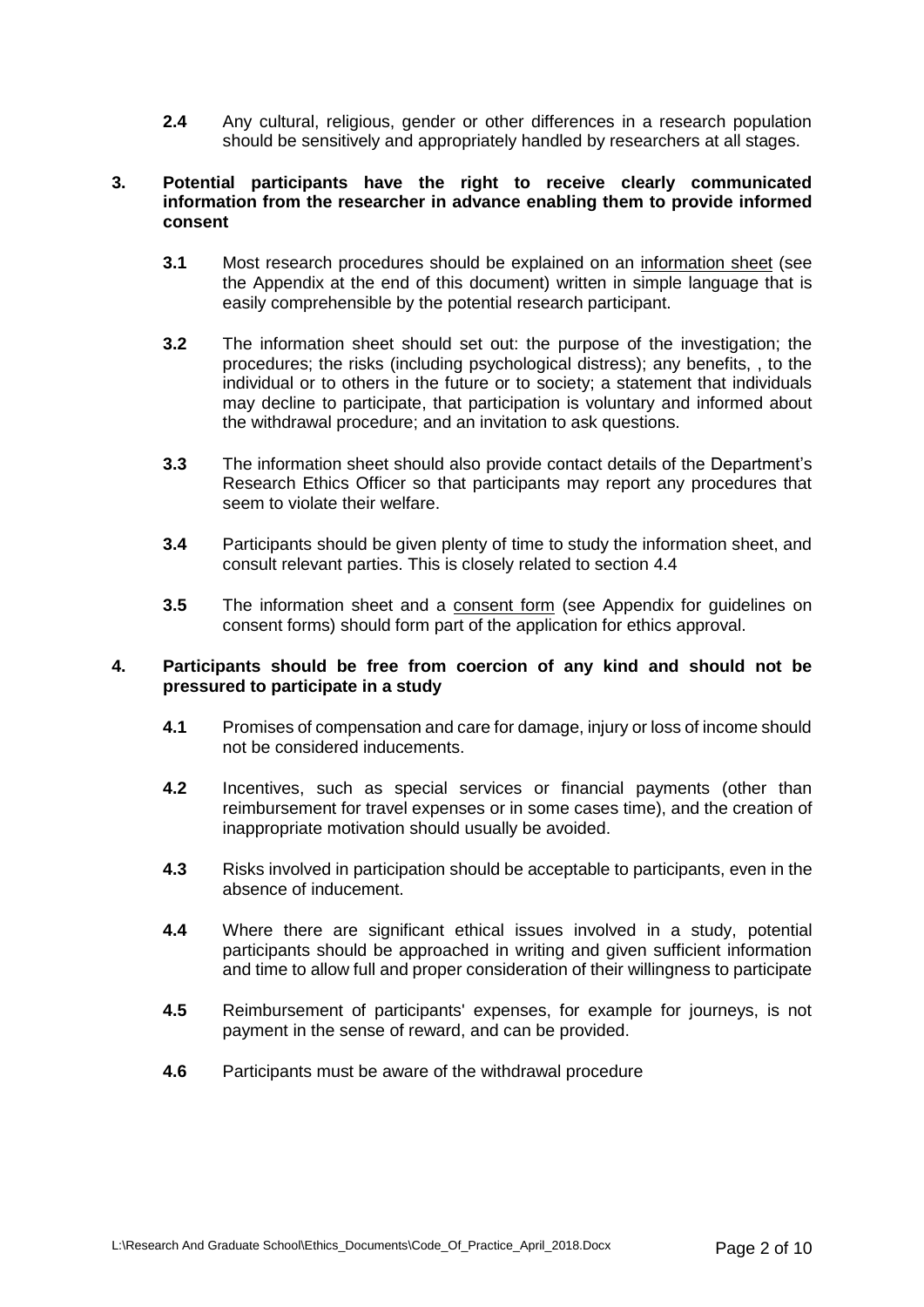# **5. Participants in a research study must provide their informed consent**

- **5.1** Participants should understand the purpose and nature of the study, what participation in the study requires and how the results or findings will be used. (see section 6 for special guidance on vulnerable participants and section 7 for exceptional circumstances).
- **5.2** Voluntary informed consent, should usually be obtained from any participant who is able to give such consent (see Appendix for guidelines on the construction of an informed consent statement). If deception is required for the study, and has been approved ethically, then there also needs to be an appropriate debriefing document for the participants.
- **5.3** It is the researcher's responsibility to seek ongoing consent during the course of a study.
- **5.4** Consent may be implied by the completion and return of many questionnaires (on and offline), removing the need for written consent.
- **5.5** Individual consent may be unnecessary for some research activities such as community research which may not be intrusive, for example studies involving observation of public behaviour.

# **6. Where third parties are affected by the research, informed consent should be obtained**

- **6.1** When third parties, for example spouses, teachers or health care professionals, are directly involved in the care, education or treatment of the potential participants, consent should also be obtained from them.
- **6.2** Informed consent should involve sharing of information about the project.
- **6.3** If the proposed research is likely to interfere with the treatment or care being provided by a third party, it is necessary that they be fully informed and sign a consent to participate.
- **6.4** In certain situations, the affiliation of participants to particular organisations or special groups such as educational institutions, business organisations, or hospitals, may necessitate the granting of permission to conduct the research project in the form of a gatekeeper letter and any relevant policies or guidelines should be followed.

### **7. The consent of vulnerable participants or their representatives' assent should be actively sought by researchers**

- **7.1** If the involvement of children under 16 in a research study is justified, then parents or other legal guardians have the right to be informed and to give or withhold their assent for inclusion of the child in the study.
- **7.2** In the case of educational research, any special policies or procedures should be followed in place at the School or other establishment.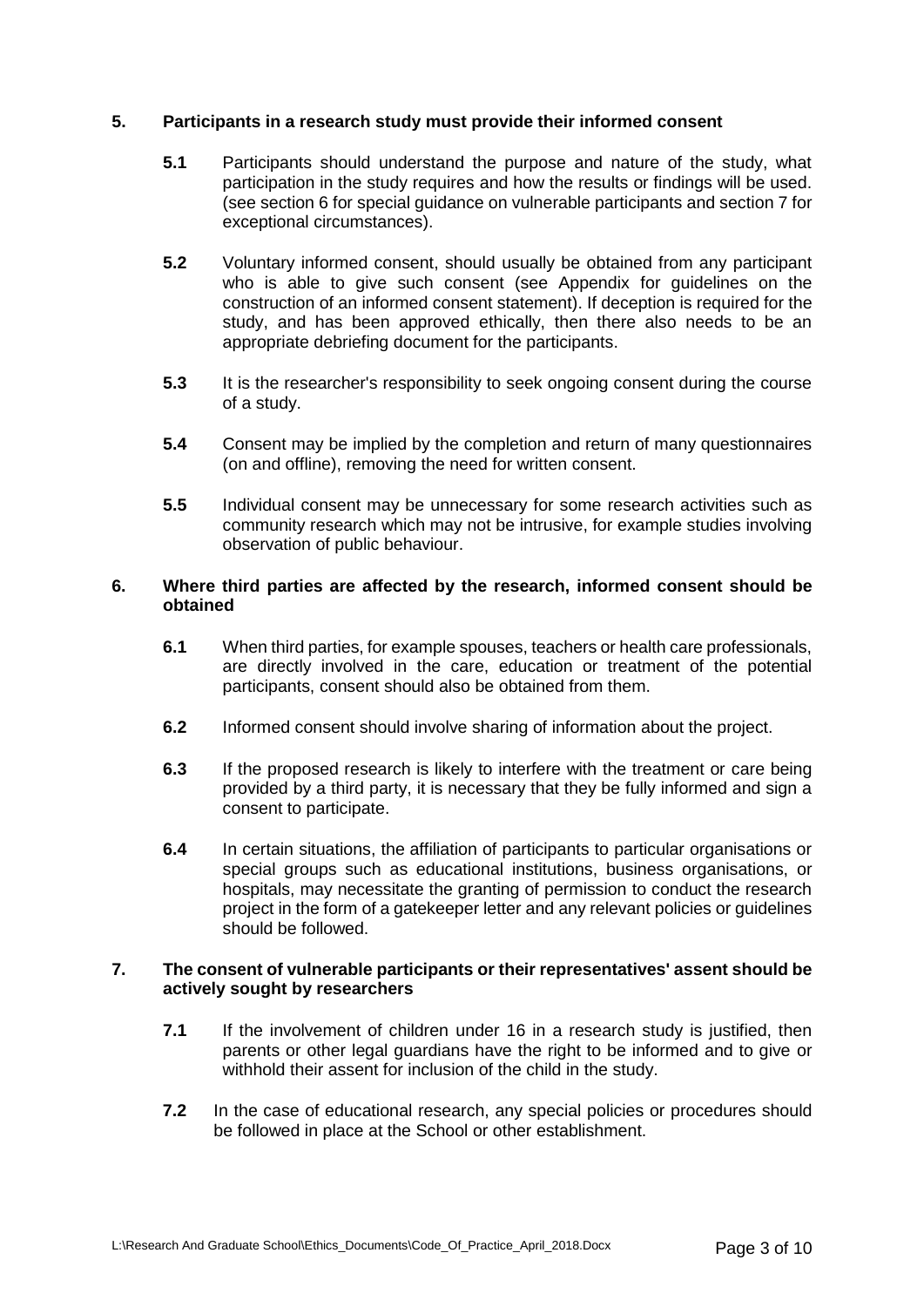- **7.3** To the extent that it is feasible, which will vary with age, the willing consent of participants who are children should also be sought. Generally, children over age 16 may be assumed to be capable of giving informed consent, but this will vary depending on the nature of research and special guidance may need to be sought.
- **7.4** In cases where people are unable to comprehend the implications of research, for example people with dementia, assent to participate may have to come from a representative, such as a legal guardian or immediate relative.
- **7.5** Witnessed consent is required for vulnerable participants who have intellectual or cultural difficulties in speech or understanding, but who are deemed capable of giving consent.
- **7.6** The quality of the consent of participants who are in a potentially dependent relationship with the researcher (e.g. students, employees, colleagues and patients) requires careful consideration, as willingness to volunteer may be unduly influenced by the expectation of advantageous benefits.

# **8. Honesty should be central to the relationship between researcher, participant and institutional representatives**

- **8.1** The deception of participants should be avoided.
- **8.2** The use of one-way mirrors for observation in any investigation must be clearly justified.
- **8.3** If deception is necessary, the reasons should be explained to participants after the study through an oral debriefing meeting and a written debriefing document that explains the nature of the research (aligned with the principles in section 5) and why deception was necessary to fulfil the objectives..

# **9. Participants' confidentiality and anonymity should be maintained**

- **9.1** Researchers should protect the confidentiality of participants and data.
- **9.2** The identity of the participant, or any information which may identify the participant, may not be revealed without the participant's adequate prior consent in writing.
- **9.3** Researchers and other collaborators should deal with all data obtained through their project in such a manner as not to compromise the personal dignity of the participant or to infringe upon the participant's right to privacy.
- **9.4** All information obtained in the course of a research project should be considered privileged information and should under no circumstances be publicly disclosed in a fashion that would identify any individual or organisation without their consent (except if subpoenaed by a court).
- **9.5 No** personal identifiers should be used in a study, and where this is necessary researchers should explain this and how confidentiality and anonymity would be protected at all stages in the research. The ethical approval process should pay particular attention to this aspect.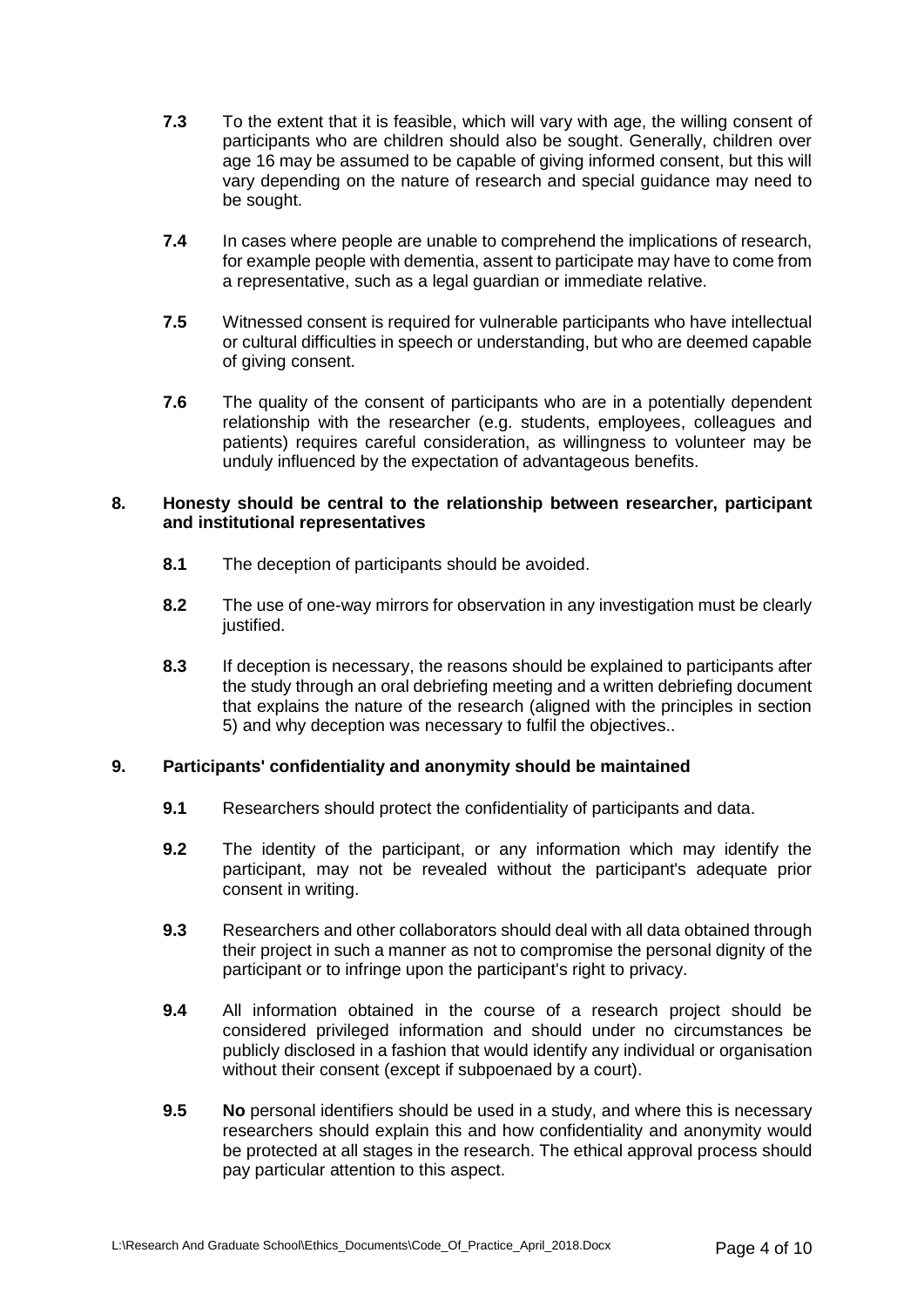- **9.6** Procedures for protecting the confidentiality of participants should be followed and include:
	- securing individual confidentiality statements from all research personnel;
	- coding data with numbers instead of names to protect the identity of participants;
	- using codes for identification of participants when transcribing recordings, and destroying the recordings on completion of transcription;
	- storing data with any identifying information in a secure location or, if it is computer data, is password protected to which only the researcher(s) have access;
	- using pseudonyms for participants, agencies and geographical settings in the publishing of reports;
	- disposing of information that can reveal the identity of participants or places carefully.

# **10. The collection and storage of research data by researchers must comply with the Data Protection Act 1998 and the General Data Protection Regulation (Regulation (EU) 2016/679) (GDPR)**

- **10.1** Researchers should follow the University's Data Protection Policy and Guidelines. The University Data Protection Policy and Student Privacy Notice set out the rules for adherence to the requirements of data protection laws and are available at: [http://www.bolton.ac.uk/studentinformation](http://www.bolton.ac.uk/studentinformation-policyzone/Home.aspx)[policyzone/Home.aspx](http://www.bolton.ac.uk/studentinformation-policyzone/Home.aspx)
- **10.2** Researchers should be aware of the risks to anonymity, privacy and confidentiality posed by all kinds of personal information storage and processing, including computer and paper files, e-mail records, audio and videotapes, or any other information that directly identifies an individual.
- **10.3** Participants must be informed of the kinds of personal information that will be collected, what will be done with it, and to whom it will be disclosed. 'Consent to process' may need to be obtained where information collected from individuals is to be used later for research purposes.
- **10.4** Measures to prevent accidental breaches of confidentiality should be taken (see section 9), and in cases where confidentiality is threatened, relevant records should be destroyed.
- **10.5** Provisions for data security at the end of a project must be made. Where the researcher leaves the University, this responsibility should usually rest with the relevant Department.

### **11. Researchers have a duty to disseminate their research findings to all appropriate parties**

- **11.1** Participants and relevant stakeholders should be offered access to a summary of the research findings.
- **11.2** Reports to the public should be clear and understandable, and accurately reflect the significance of the study.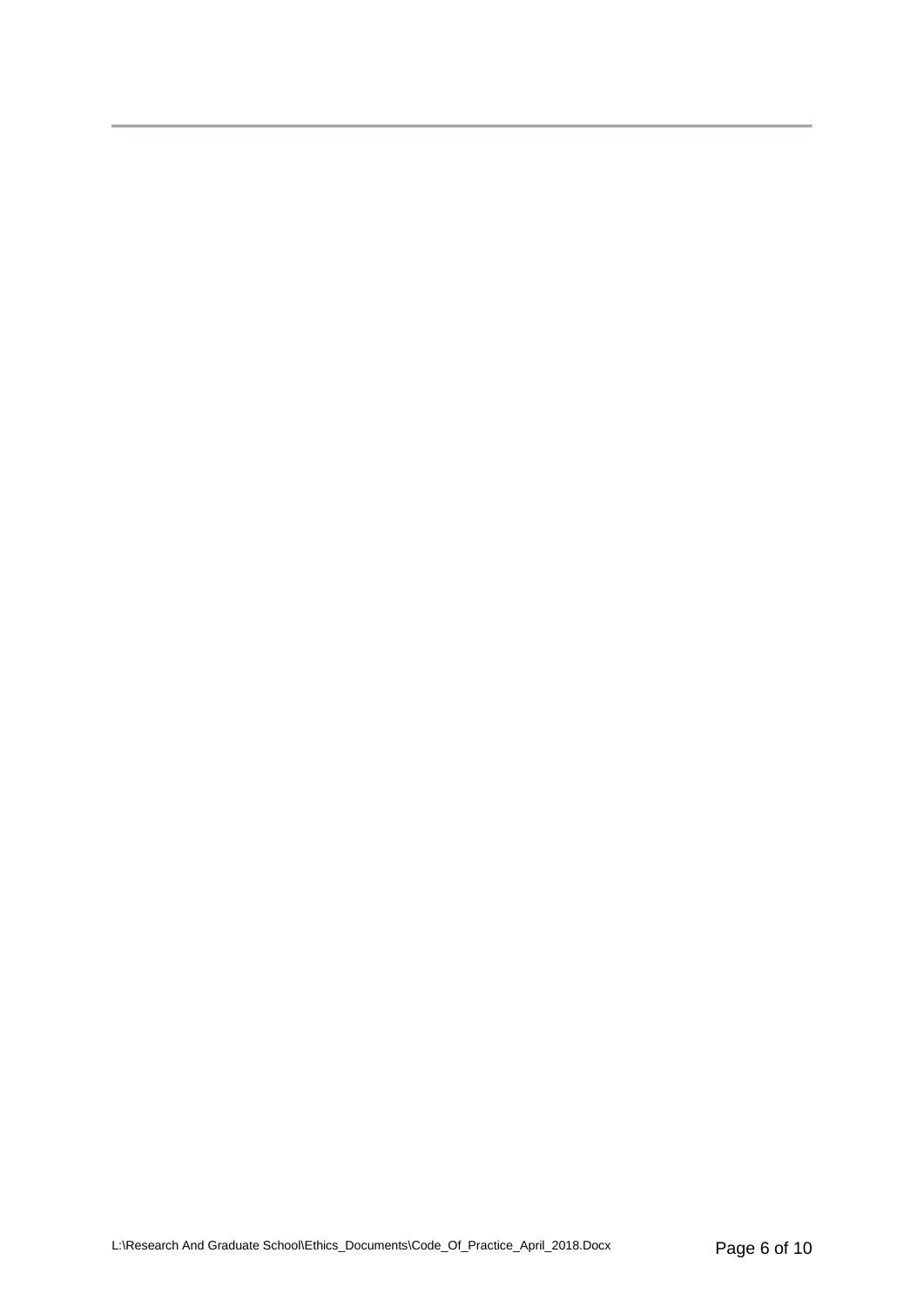# **APPENDIX**

### **Guidelines For Informed Consent**

Potential recruits to your research must be given sufficient information to allow them to decide whether or not they want to take part.

#### **Participation Information Sheet**

Where research involves face to face interviews, focus groups, direct observation or similar methods of data collection, participants should normally be given or allowed to read or have read to them a participant information sheet and may be asked to sign a **consent form**. Details of what should normally be included in each are given below. A participant information sheet should be written in simple, non-technical terms and be easily understood by a lay person. While it is always important to ensure that adequate information is given, the way in which the information is presented will need to be adapted to the individual circumstances of the study.

Similarly, clear evidence must be obtained that the participant has given **informed consent** to take part in the study. This will normally be in the form of a signed **consent form**, although other evidence may be acceptable.

Where participants are asked to complete and return a questionnaire, the questionnaire should be accompanied by a covering letter but no consent form is needed since consent is implied by returning the questionnaire. The covering letter, however, should include the information given below.

### **The information sheet should normally contain the following information:**

#### **Study title**

The title should be simple and self-explanatory to a lay person.

#### **Identification, affiliation and contact details**

You should provide your name and explain that you are conducting the research as a student or member of staff at the University of Bolton and give your Department name. You should also state the organisation that is funding the research if appropriate (e.g. Economic and Social Research Council, Nuffield Foundation Tesco, etc).

#### **Invitation paragraph**

This should explain that the individual is being asked to take part in a research study. The following is an example of how this may be phrased:

*'You are being invited to take part in a research study. Before you decide it is important for you to understand why the research is being done and what it will involve. Please take time to read the following information carefully'.*

### **What is the purpose of the study?**

The background and the aim of the study should be given here. You should say how long the study will run and outline the overall design of the study.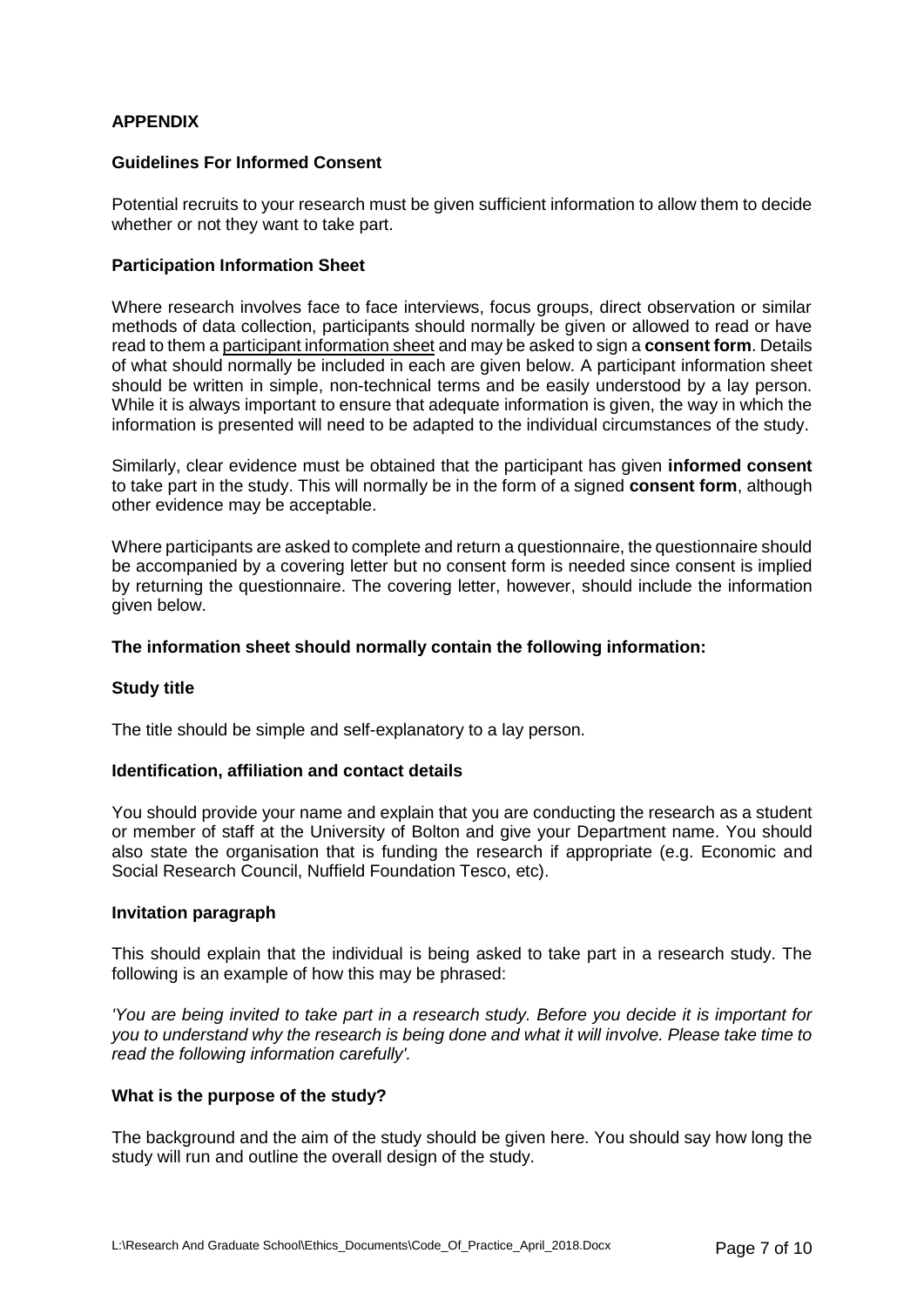# **Why have I been chosen?**

You should explain how the individual was chosen to take part in the study and how many other people will be asked to participate.

### **Do I have to take part?**

You should explain that taking part in the research is entirely voluntary and that they can withdraw at any stage. For example, you could say: -

*'It is up to you to decide whether or not to take part. If you do decide to take part you will be given this information sheet to keep and be asked to sign a consent form. If you decide to take part you are still free to withdraw at any time and without giving a reason'*.

# **What will happen to me if I take part?**

You should explain your methods of data collection, including what the individual will be asked to do and how much time will be involved.

# **What are the possible disadvantages and risks of taking part?** (where appropriate)

You should describe any disadvantages or 'costs' involved in taking part in the study, including the time involved.

# **What are the possible benefits of taking part?**

You should outline any direct benefits for the individual and any other beneficial outcomes of the study, including furthering our understanding of the topic.

#### **Will what I say in this study be kept confidential?**

You should explain that all information collected about the individual will be kept strictly confidential and describe how confidentiality, privacy and anonymity will be ensured in the collection, storage and publication of research material. Data generated by the study must be retained in accordance with the [University's policy on Data](http://www.brookes.ac.uk/research/ethics/academic_integrityCoP.html) Protection. You should include a statement that the data generated in the course of the research must be kept securely in paper or electronic form for a period of five years after the completion of a research project.

#### **What will happen to the results of the research study?**

You should tell the individual what will happen to the results of the research. Will they be used in your dissertation or thesis? For what degree? Will they be published?

#### **Will I be debriefed at the end of the research?**

It is considered to be good practice for researchers to debrief participants at the conclusion of the research and to offer them (access to) copies of any reports or other publications arising from their participation should they so wish.

#### **Who has reviewed the study?**

You may state that the research has been approved by the University Research Ethics Committee, University of Bolton.